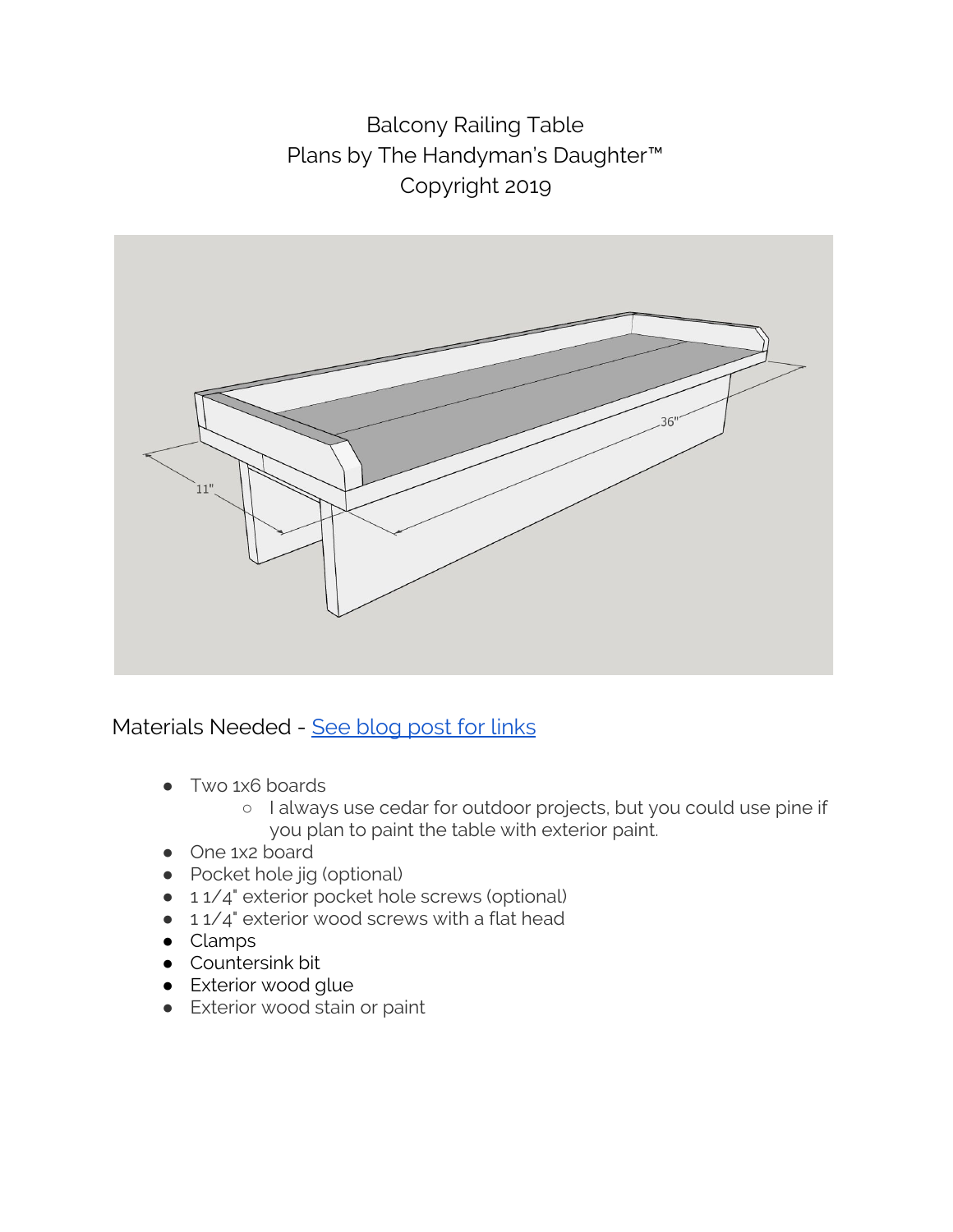## Cut List

- $-2 1x6 \text{ } \textcircled{3} 6$ "
- $-3 1 \times 6$  @ 32"
- $-1 1 \times 2 \text{ } \textcircled{a} 36"$
- $\bullet$  2 1x2  $\circledcirc$  10  $\frac{1}{4}$ " (miter cut the corner of one end)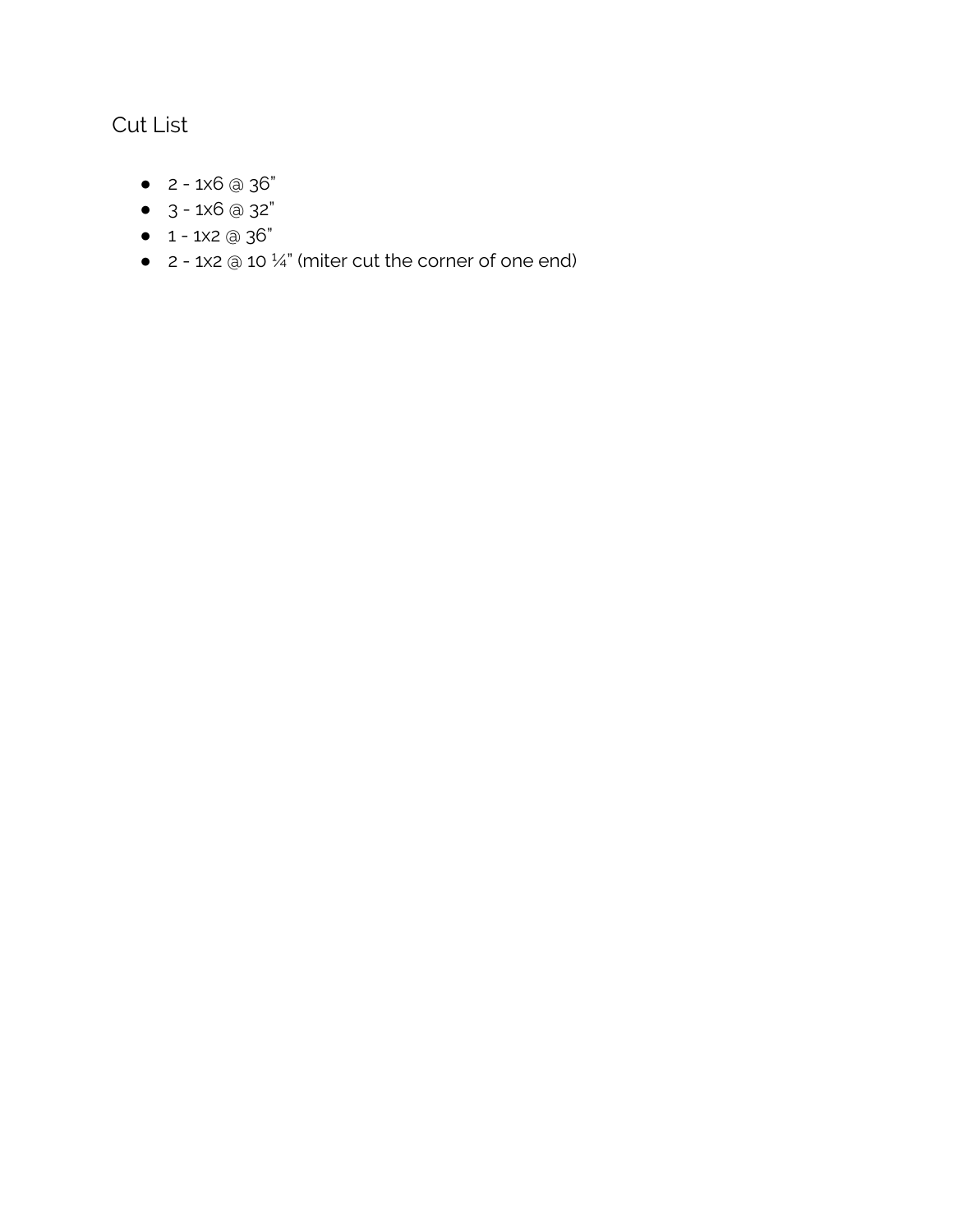## **Instructions**

Measure the width of your railing, and adjust the measurements accordingly. My railing is  $5\frac{1}{2}$ " wide, so I used a 1x6 board for the center.

Drill pocket holes along one edge of the 36" long boards. Apply exterior wood glue to that edge, then screw the two 36" boards together with 1 1/4" exterior pocket hole screws.

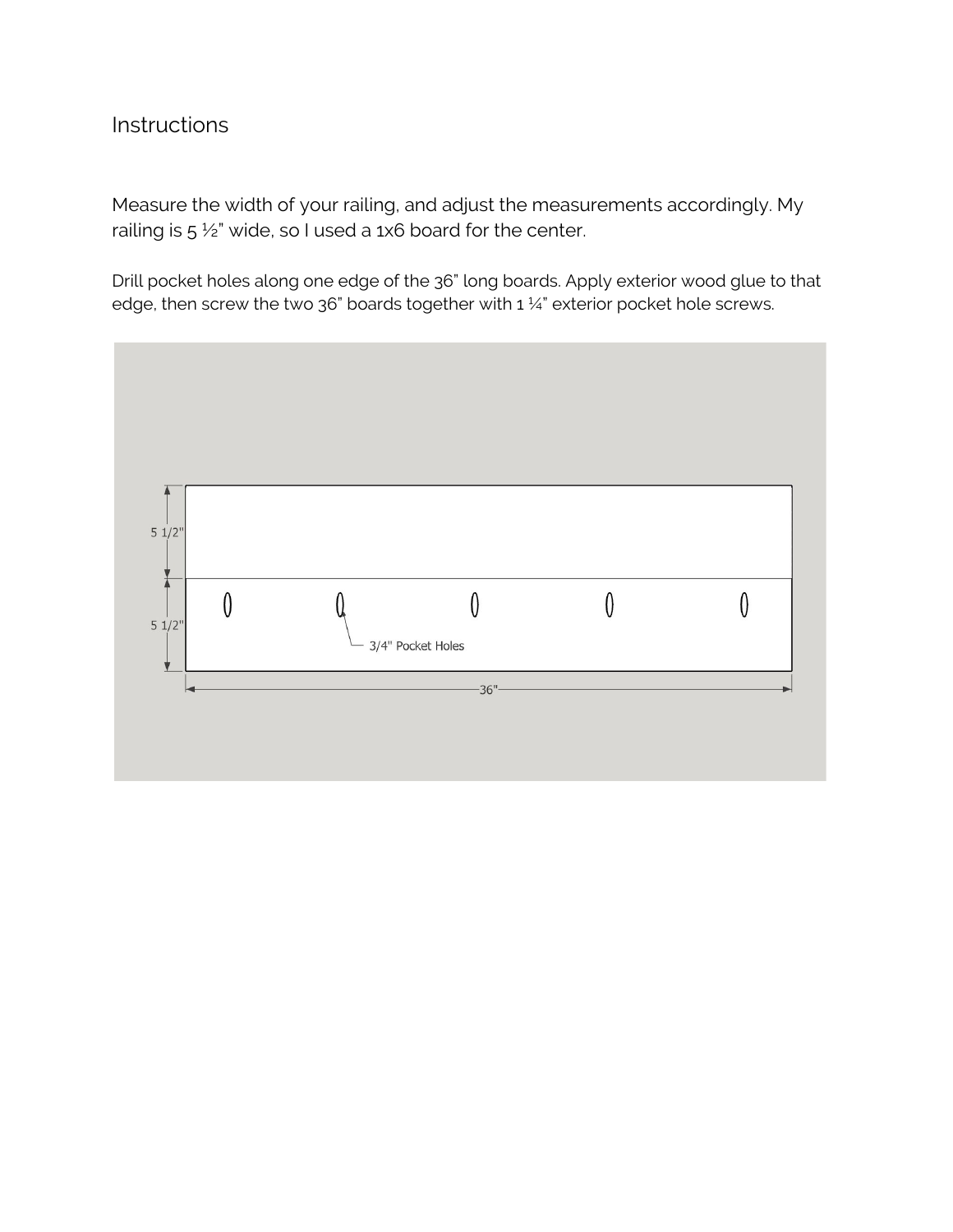Drill countersink holes along both sides of one of the 32" long boards, making sure they won't be directly above the pocket holes. Apply exterior wood glue to the back and screw it in the center of the two 36" boards with  $1\frac{1}{4}$ " exterior wood screws.

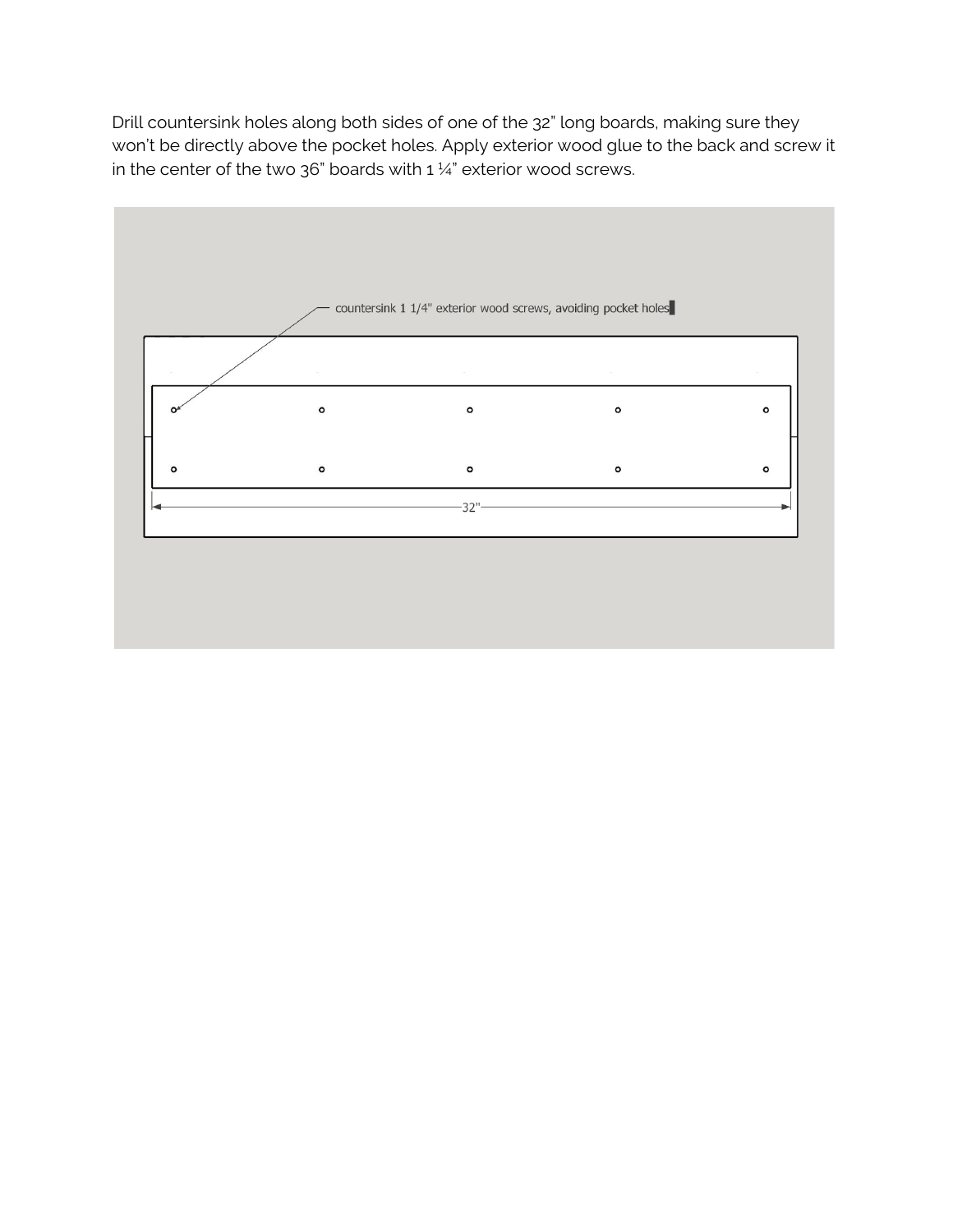Mark a line <sup>3</sup>%" from the edge on the remaining two 32" boards. Drill countersink holes evenly spaced along that line, then screw them to the edges of the center board. Test the fit on your railing and adjust the sizing if necessary for a snug fit.

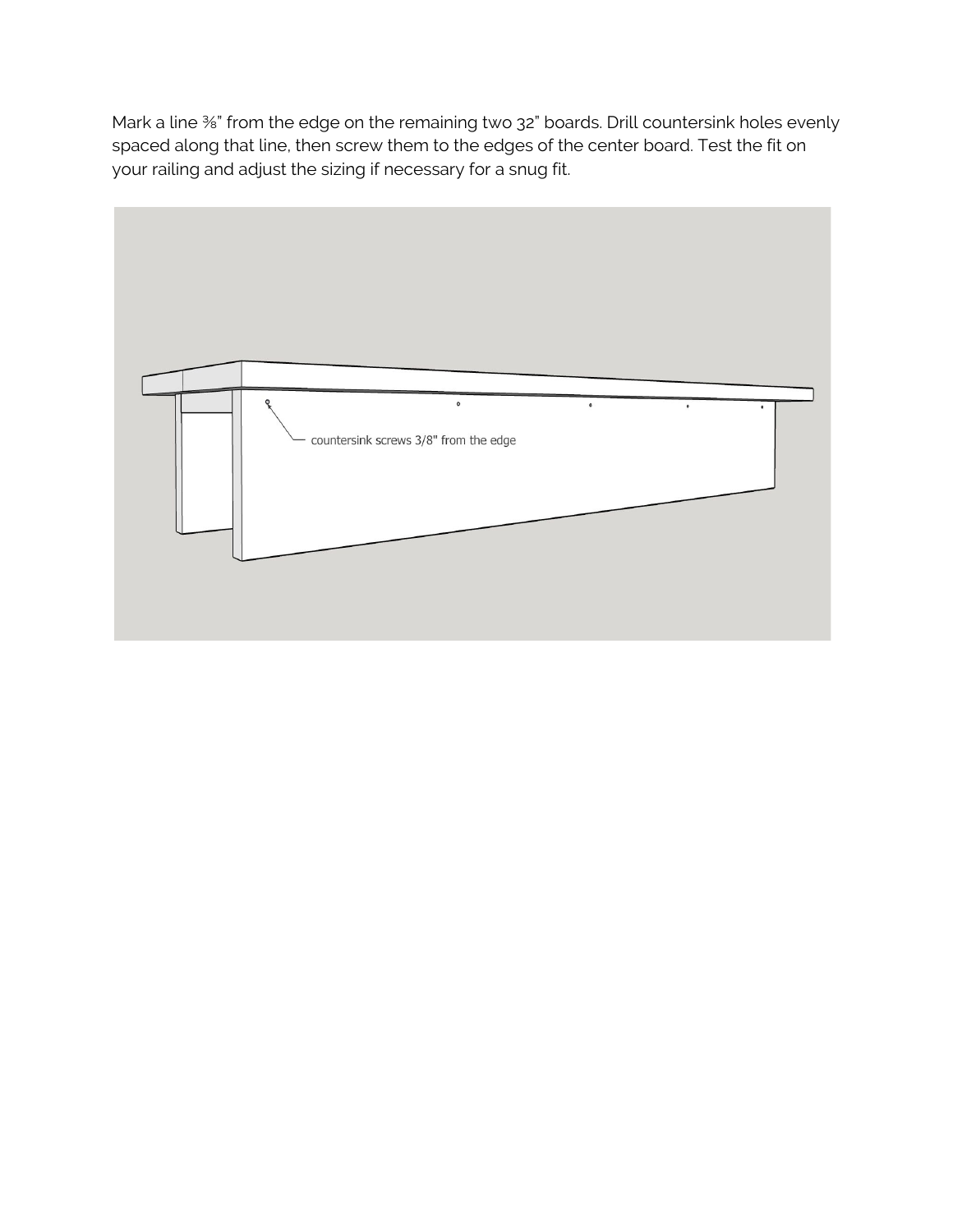

Drill countersink holes along the underside of the table on three sides,  $\frac{2}{8}$ " from the edge.